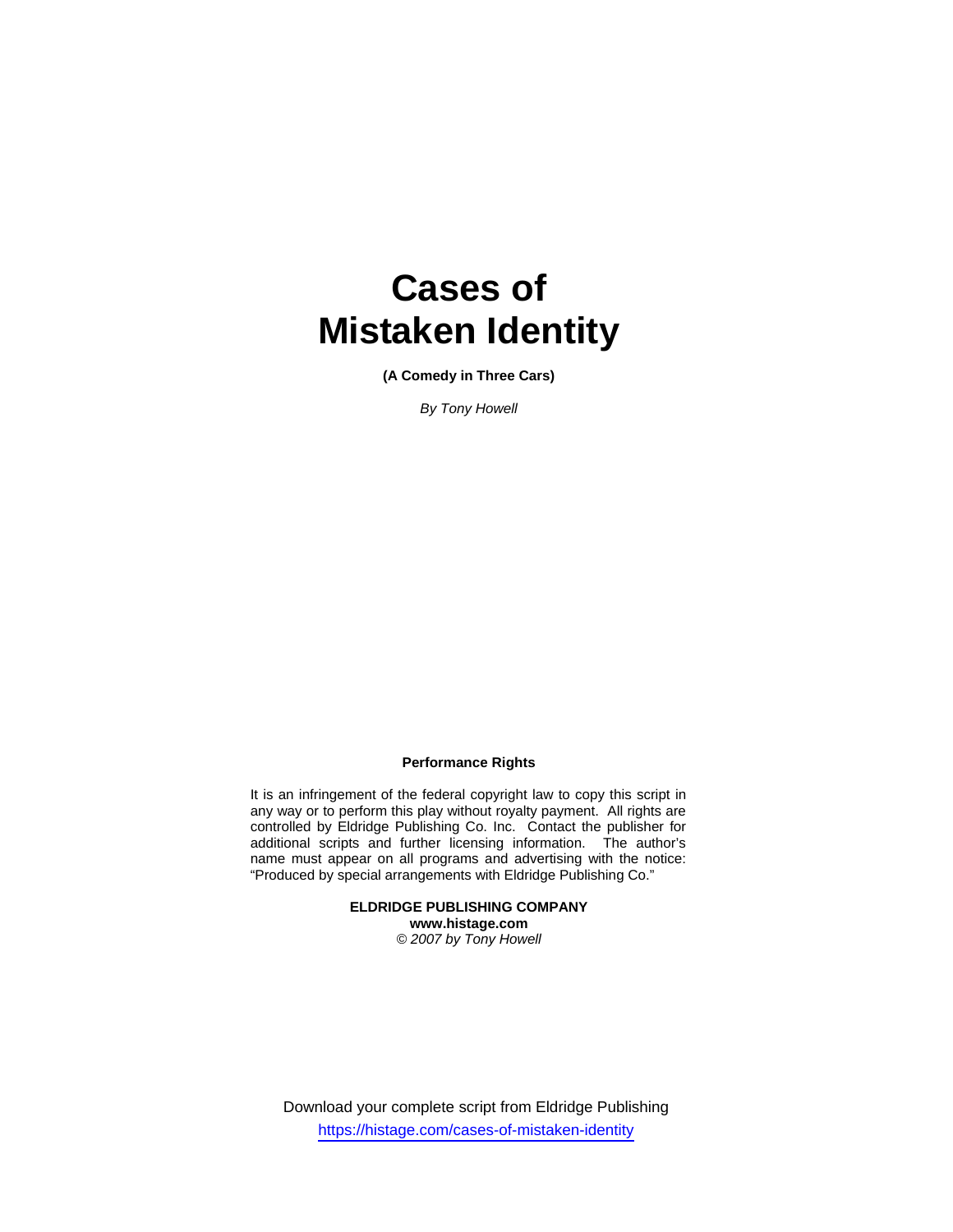#### **STORY OF THE PLAY**

 It's the late 1800s and various travelers are boarding a train for their trip West, including young lovers who are being kept apart by her parents; a secret agent in-training; an elderly woman; a group of showgirls; and a couple who have just pulled off their first jewel heist.

 Many of the travelers have identical suitcases which are accidentally switched. As the passengers mingle, some cases are intentionally switched, and then switched again. While the thieves frantically try to keep track of their jewels, the novice agent ends up dressed as a showgirl, thinking it's his disguise.

 Meanwhile, name switches convince several of the young women that they're all in love with the same fellow. By the time the train makes its first stop, the rookie porter learns that on this train, all the adventure is just a typical case of mistaken identities! Full evening.

*Cases of Mistaken Identity* premiered at Jay County High School in Portland, IN, on April 26-29, 2001 with the following cast and crew.

*Sasha Pembroke -- Brittney Kirtley Neville Pembroke -- Daniel Huber Opal Lord -- Sara Pyle Prudence Ingram -- Stacey Paxson Millicent Abercrombie -- Christina Hedge Millard Abercrombie -- Craig Thomas Seton Oberholtzer -- Toby Retherford Maggie Leighton -- Austin Chapman Calbert Leighton -- Dustin Mills Rachel Leighton -- Robin Bisel Justin Morgan -- Damon Ralston Edward Smith -- Patrick Cavanaugh Nicolette Spencer -- Laura Bergman Lily Leighton -- Annette Hamilton/Chassidy Hill Thalia Garrett -- Katie Streitelmeier Jackson McConnahy -- Isaac Marchand Bianca Sinclair -- Amanda Ayers Delilah Waters -- Tosha Taylor Gabby Morrison -- Telisa Weaver Eve Munroe -- Lindsey St. John Fifi Latour -- Shelly Newton Cassie Boyd -- Rachel Weaver Terrence Stamp -- Forrest Hammeren William Keene -- Erik Wentz Garnet Aberfoyle -- Sarah Marchand Daniel Kent -- Phil Duke Hester Westerly -- Tana Fowler Carver Spencer -- Chris Adams Director -- Tony Howell*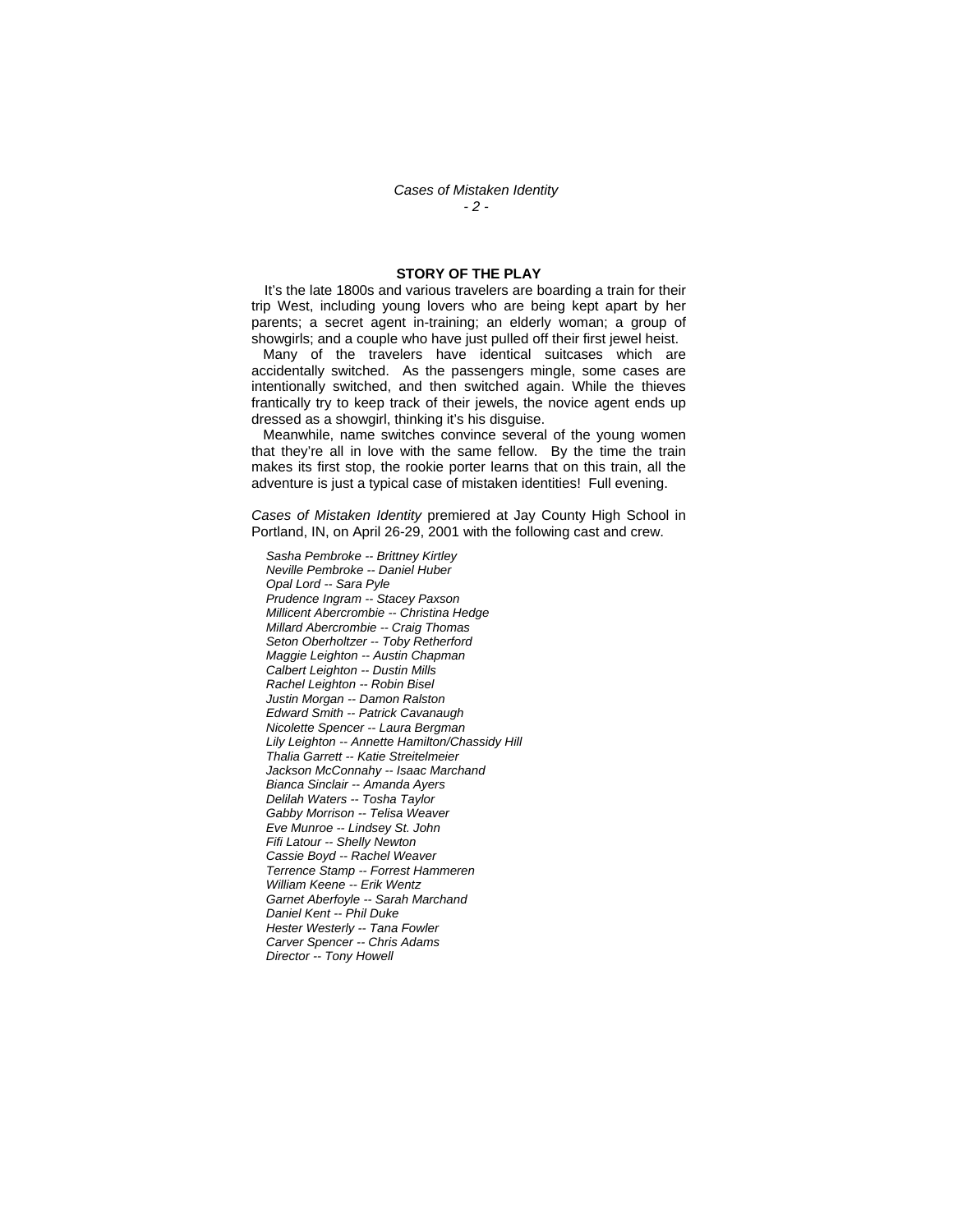### **CAST OF CHARACTERS**

*(10 m, 15 w, and any number of various travelers)* 

**NEVILLE PEMBROKE:** A sophisticated Englishman down on his luck. Dearly loves his wife. Has turned into a jewel thief out of necessity.

**CALBERT LEIGHTON:** The banker who is worried about his family.

**SETON OBERHOLTZER:** A young poor artist. A Romeo-type being kept away from the woman he loves.

**JUSTIN MORGAN:** A secret agent in training.

**EDWARD SMITH:** The experienced secret agent who is training Justin and having troubles with his digestive system.

**TERRENCE STAMP:** A porter in training.

**WILLIAM KEENE:** The head porter.

**JACKSON MCCONNAHY:** The manager of La Femmes.

**DANIEL KENT:** A policeman following Nicolette because of suspicions of danger.

**MILLARD ABERCROMBIE:** A middle-aged man in an unhappy marriage.

**SASHA T. PEMBROKE:** An Englishwoman who once danced on the stage. Dearly loves her husband, and has reluctantly joined him on this jewel heist to turn around their fading opportunities.

**OPAL LORD:** A rich, eccentric, elderly woman.

**PRUDENCE INGRAM:** Mrs. Lord's incredibly efficient secretary who also harbors a deep secret.

**HESTER WESTERLY:** A fighter for the cause of women's suffrage.

**RACHEL R. LEIGHTON:** The mother of two daughters.

**MAGGIE LEIGHTON:** A young rich girl being kept away from Romeo (Seton) by her meddling parents.

**LILY LEIGHTON:** Maggie's bratty little sister.

**THALIA GARRETT:** The young put-upon governess for the Leighton girls, and a would-be novelist.

**BIANCA SINCLAIR:** The man-hungry member of La Femmes.

**DELILAH WATERS:** The southern belle of La Femmes.

**EVE MUNROE:** The tough, street-wise fighter/leader of La Femmes.

**GABBY MORRISON:** The ever-talking, rambling member of La Femmes.

**NICOLETTE SPENCER:** An heiress who is being stalked.

**MILLICENT ABERCROMBIE:** A middle-aged woman in an unhappy marriage.

**AUNTIE CARLOTTA SPENCER:** An insane killer out to get rid of Nicolette for the family fortune.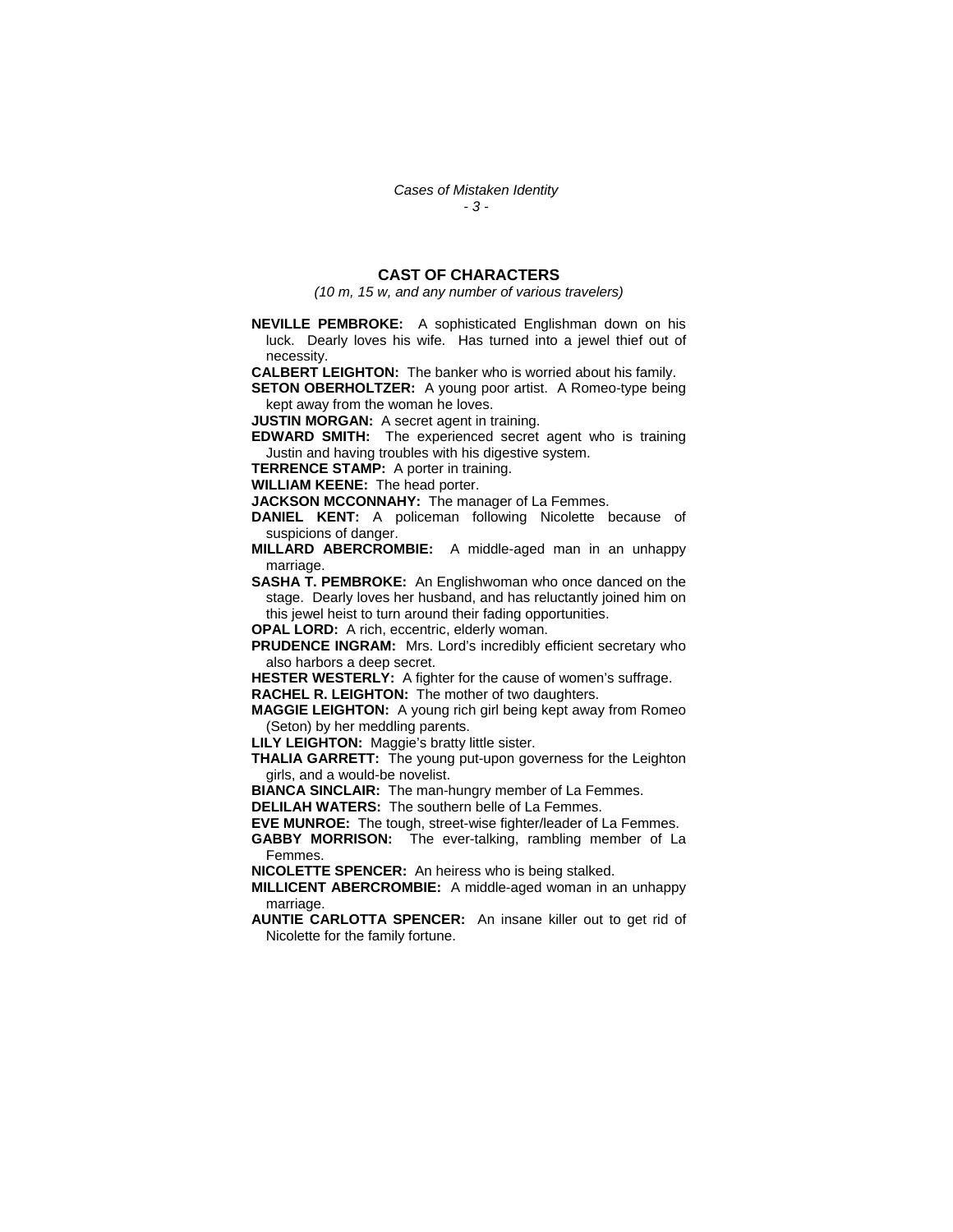*Cases of Mistaken Identity - 4 -* 

**NON-SPEAKING ROLES:** Other travelers can be added as seen fit by the director. These parts are especially helpful for the opening and closing scenes on the platform. Passersby to watch the chases, to help create the busy feel of the railway platform and to react to the final unwinding of the plot can be a great help to the mood of the show. This seems to work best when these parts are given real characters to play. For example, old women, flirty girls, poor urchins, railway workers, rich businessmen and snobby ladies would all work well.

#### **PLAYWRIGHT'S NOTE**

The chase/running across the stage sequences seem to work best when the characters work on their own individual running styles, styles that are motivated by their characters. Do they run primly perhaps daintily? Is it hard work for them? Do they run a few steps and then jump a little like a skittish colt? The more variety in the runs and the more motivated by character they are, the more interesting these sequences will be.

#### **THE SUITCASES**

The suitcases must be identical, of course. Small, straw picnic baskets work very well, as long as the cases match. Case #1 jewels of Samarkand

Case #2 kiwifruit Case #3 donation pledges for Hester's charity Case #4 Leighton family fortune for the new bank Case #5 Thalia's latest novel, *The Swordsman of Portia*  Case #6 Seton's artistic supplies Case #7 Justin's secret agent kit and handbook Cases #8-11 Costumes for La Femmes Case #12 Nicolette's papers for her fortune

**\*See Costume, Prop and Set notes at the end of the script.**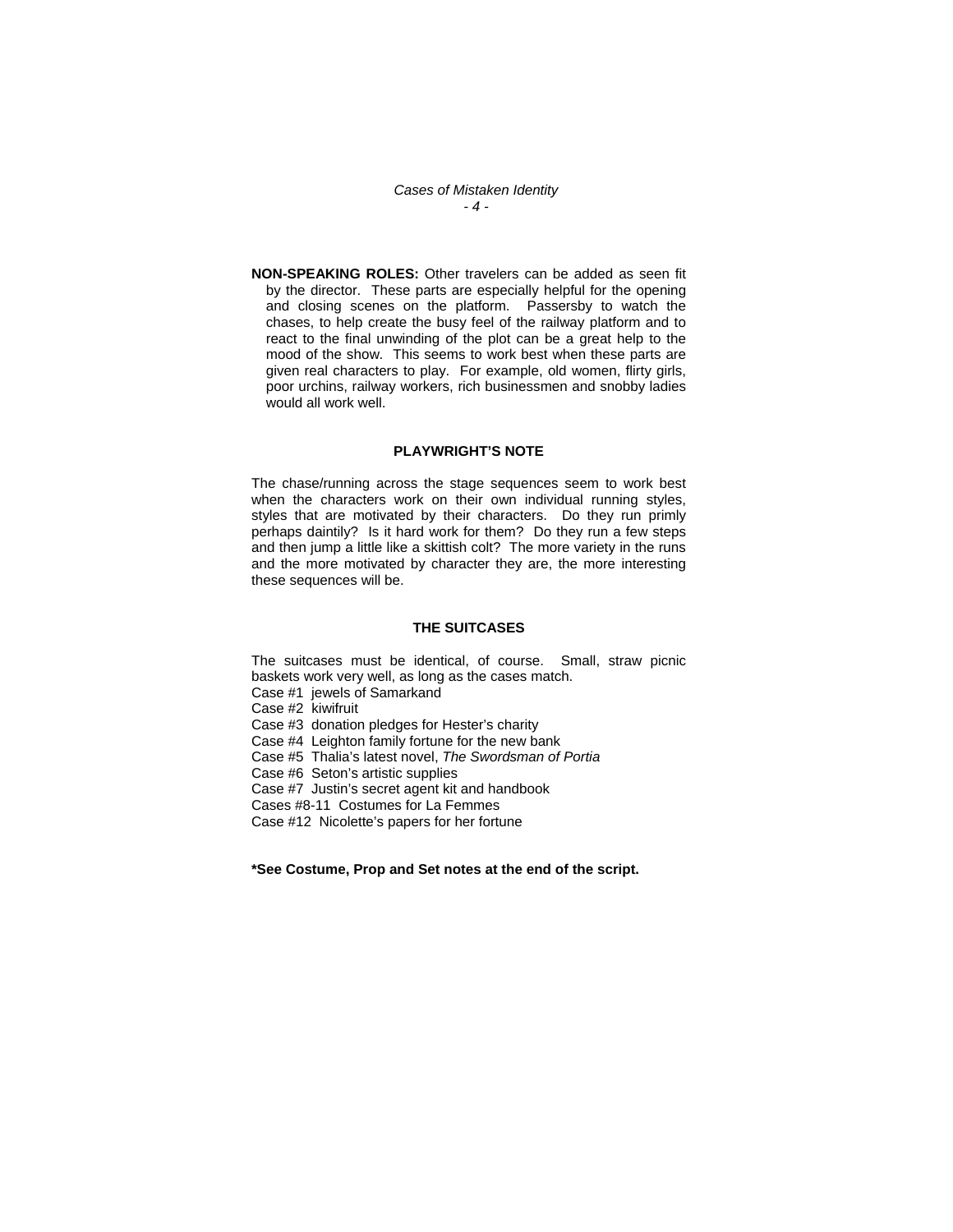#### **ACT I Scene 1**

*(AT RISE: The loading platform of a train in the very late 1800s. The exteriors of three passenger train cars can be seen onstage. MILLICENT and MILLARD, rushed and arguing, are being followed by an overworked TERRENCE carrying their luggage. WILLIAM has a luggage cart and is following RACHEL. JUSTIN [holding case #7] and EDWARD are in a deep discussion and often check their watches. OPAL is talking to PRUDENCE [holding case #2], obviously checking on last-minute details. LILY runs around with a harried THALIA [holding case #5] running after her. NICOLETTE [holding case #12] stands looking forlorn and lost. DANIEL seems to be reading a newspaper. CARLOTTA is bundled up and walks straight to the train and gets aboard immediately. Extras are saying good-bye to relatives and hurrying around with luggage. SFX include a buzz of noise, a conductor's voice, the sound of a train, announcements of departures and arrivals. Into this excitement walks NEVILLE [holding case #1] and SASHA, both dressed smartly but casual. She is obviously nervous.)* 

- SASHA: *(After a moment, she turns to him.)* Darling! Are you sure about this?
- NEVILLE: Don't tell me you're getting cold feet? Not now! It's a little late, you know. I must say, we've pretty much committed ourselves, it seems to me.
- SASHA: Oh, Neville, dear, we could go back, couldn't we? I mean, no one may even know yet. We could just go back to the way things were. Couldn't we?
- NEVILLE: You know that isn't true. Things weren't even the way they were when they were the way they were, now were they! *(Beat. He even confused himself for a moment.)* I mean, it's not like we could go back to our flat, now could we. We were evicted two days ago, weren't we? So, where do you propose we go back to? The alley at Monmouth and East 12th? That was a pleasant night, wasn't it!
- SASHA: But this seems so drastic! There must be a simpler way! I mean we aren't the first ones to find ourselves in a ... a ... financial drought!

NEVILLE: I thought we agreed! No more living hand-to-mouth. We were going to make the break for it once and for all!

SASHA: I know, Neville darling, but really, to commit a ... a ... felony!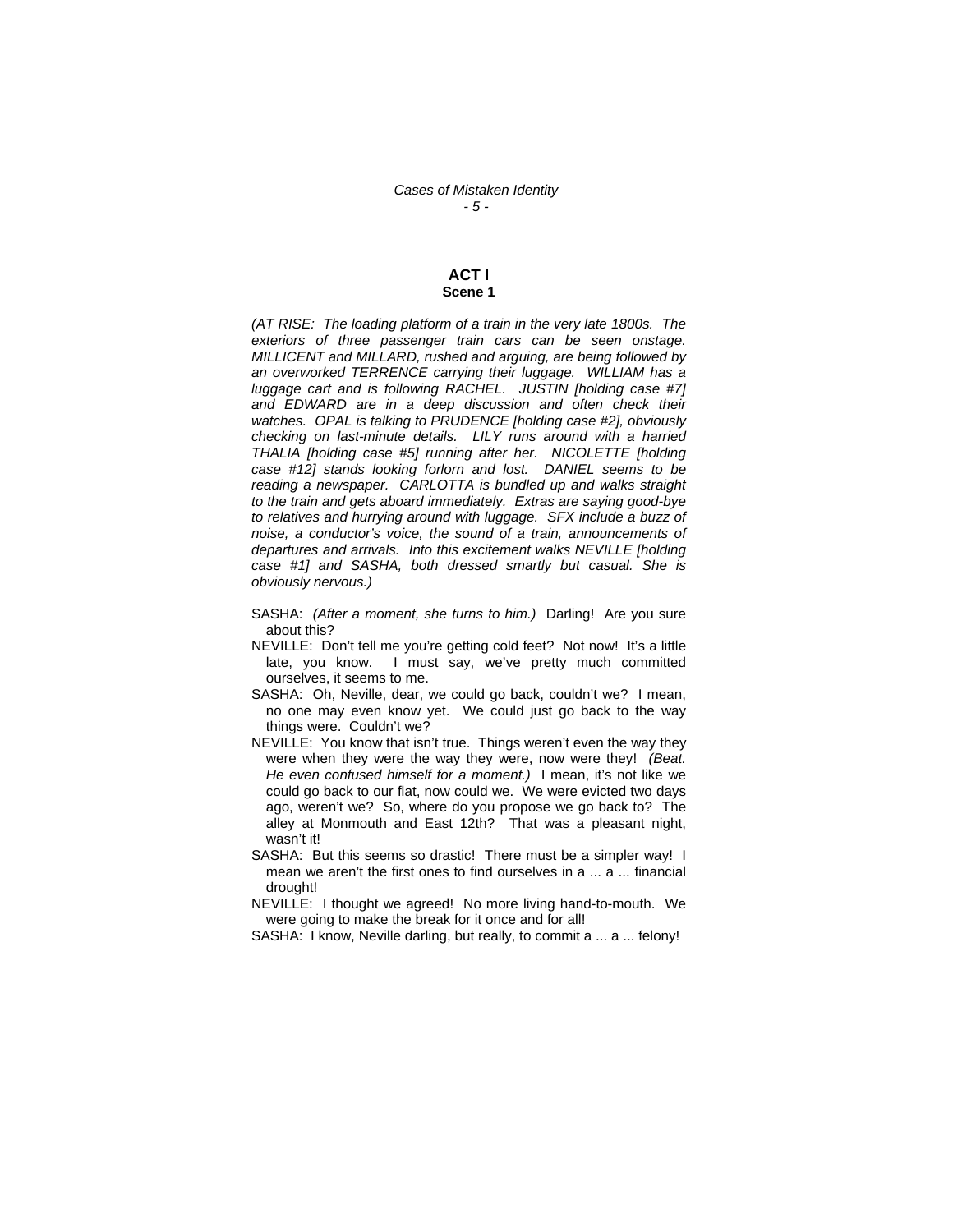- NEVILLE: Sasha! Ssh! *(Under his breath.)* You must be careful! We are now jewel thieves and you can't go around announcing to everyone on track number nine that we've committed a crime! *(Beat.)* Nine and crime! They rhyme! Oh, and so does rhyme! How terribly clever of me!
- SASHA: I hope you're right about this, Neville darling. I truly hope you are, but if it doesn't work ....
- NEVILLE: It will work! Now, let's go find our stateroom and get this very special case settled in its proper place.
- SASHA: Don't you think we should find a safer place to keep our ... our ... loot, I believe we're supposed to call it.
- NEVILLE: The fancier the case, the more it will attract attention. No, this case is perfect. They're a dime a dozen. Look around, everyone has one. Even if the authorities should start nosing around, no one will remember a very average couple with a very average case.
- SASHA: I must say, Neville, it sounds as if you know what you're doing. Are you sure you weren't a thief before we were married?
- NEVILLE: No, darling, but remember, I did go to the theatre a great deal.
- SASHA: Yes. All those female chorus girls!
- NEVILLE: And I married the only chorus girl that truly mattered.
- SASHA: Perhaps I should go back to the stage, Neville. We could return the jewels and then ....
- NEVILLE: Sasha! This is the only way! Now, don't frown, sweetheart. From now on, it's only smiles for you!

*(HE grabs HER hand and they take off onto the train. As they go, they pass OPAL and PRUDENCE who have been talking.)* 

OPAL: But, Prudence ....

PRUDENCE: It's all taken care of, Mrs. Lord. *(Checks her notebook.)* The reservations for your stateroom have been confirmed. The steward has been notified of your presence and I personally watched all the luggage go on the train.

OPAL: And my kiwifruit?

PRUDENCE: Right here, safe and fresh.

OPAL: Did you know that most Americans just call it kiwi?

PRUDENCE: You have mentioned that before, Mrs. Lord.

OPAL: When my late husband, Roger, the poor dear, and I lived in New Zealand, I actually saw a kiwi, and believe you me, it was not a fruit.

PRUDENCE: Of course not, Mrs. Lord.